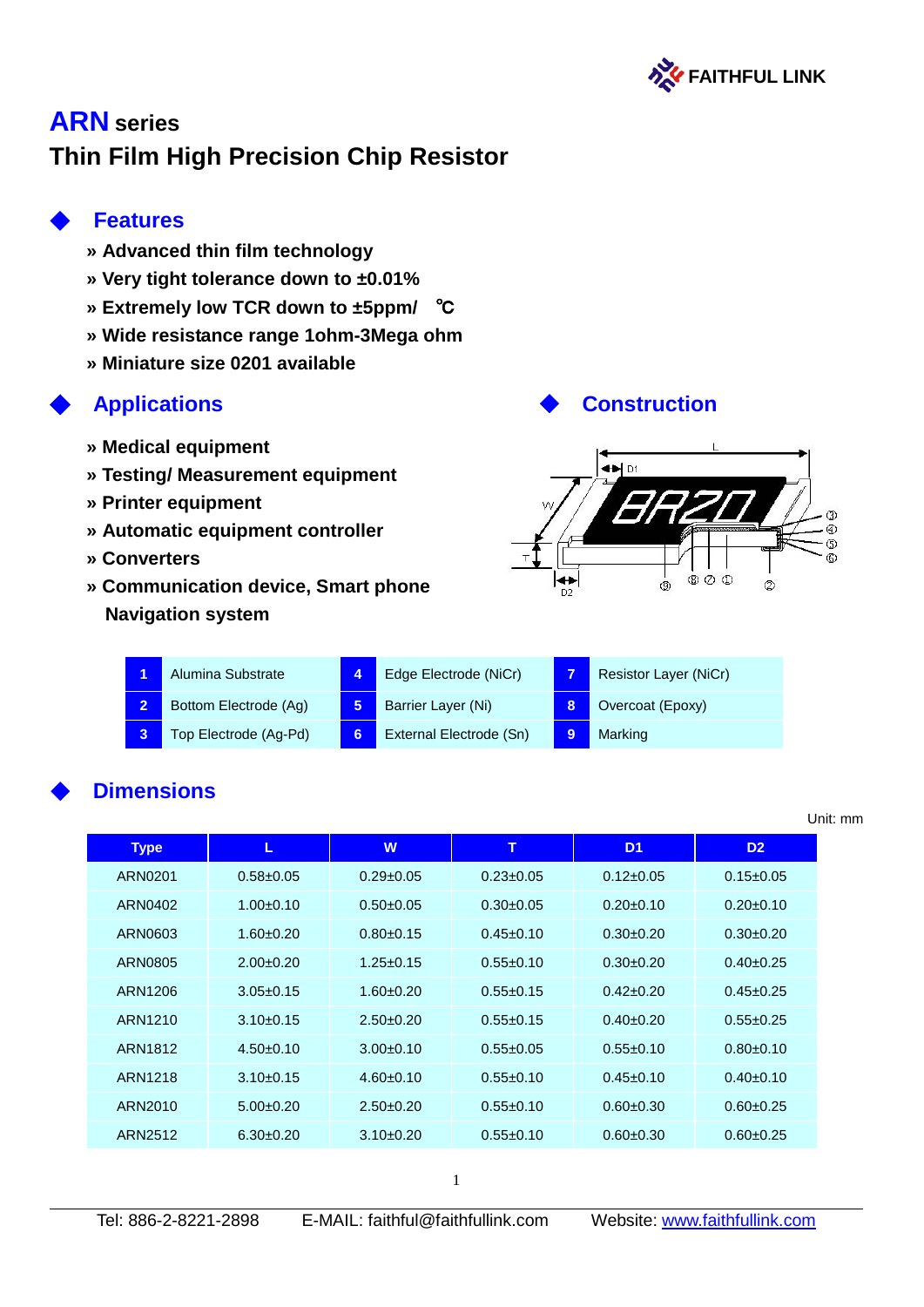

# **Derating Curve**



# **Standard Electrical Specifications**

| <b>Item</b>    | <b>Power</b>                    | <b>Operating</b>  | Max.                               | Max.                              | <b>Resistance Range</b>  |                                                                                                                |                                                   | <b>TCR</b>                      |                          |         |     |
|----------------|---------------------------------|-------------------|------------------------------------|-----------------------------------|--------------------------|----------------------------------------------------------------------------------------------------------------|---------------------------------------------------|---------------------------------|--------------------------|---------|-----|
| <b>Type</b>    | <b>Rating</b><br><b>At 70°C</b> | Temp.<br>Range    | <b>Operating</b><br><b>Voltage</b> | <b>Overload</b><br><b>Voltage</b> | ±0.05%                   | ±0.1%                                                                                                          | ±0.25%                                            | ±0.5%                           | $±1\%$                   | (PPM/C) |     |
| ARN0201        | 1/32W                           |                   | 15V                                | <b>30V</b>                        |                          |                                                                                                                |                                                   | $49.9$ $\Omega$ -4.99K $\Omega$ |                          | ±25     |     |
|                |                                 |                   |                                    |                                   |                          |                                                                                                                |                                                   |                                 | $49.9\Omega - 33K\Omega$ | ±50     |     |
| <b>ARN0402</b> | 1/32W                           |                   | <b>25V</b>                         | 50V                               | $49.9\Omega - 12K\Omega$ |                                                                                                                | $10\Omega - 205K\Omega$                           |                                 |                          | ±25     |     |
|                |                                 |                   |                                    |                                   |                          |                                                                                                                | $10\Omega - 205K\Omega$<br>$1\Omega - 205K\Omega$ |                                 | ±50                      |         |     |
|                |                                 |                   |                                    |                                   | $4.7\Omega$              | $4.7\Omega$                                                                                                    |                                                   | $2\Omega - 1 M\Omega$           |                          | ±25     |     |
| ARN0603        | 1/16W                           |                   | 50V                                | 100V                              | $-332K\Omega$            | $-1$ M $\Omega$                                                                                                | $1\Omega - 1\text{M}\Omega$                       |                                 | ±50                      |         |     |
|                |                                 |                   |                                    |                                   | $4.7\Omega$              | $4.7\Omega$                                                                                                    |                                                   |                                 |                          | ±25     |     |
| <b>ARN0805</b> | 1/10W                           |                   | 100V                               | 200V                              | $-511K\Omega$            | -2M $\Omega$                                                                                                   |                                                   | $1\Omega$ -2M $\Omega$          |                          | ±50     |     |
| <b>ARN1206</b> | 1/8W                            | ୍<br>$-55 - +155$ |                                    |                                   | $4.7\Omega$              | $4.7\Omega$                                                                                                    |                                                   |                                 |                          | ±25     |     |
| ARN1210        | 1/6W                            |                   | 150V                               | 300V                              | $-1M\Omega$              | $-2.49M\Omega$                                                                                                 |                                                   | $1\Omega$ -2.49M $\Omega$       |                          | ±50     |     |
|                |                                 |                   |                                    |                                   |                          | 24.9 <omega< td=""><td></td><td><math>10\Omega - 499K\Omega</math></td><td></td><td></td><td>±10</td></omega<> |                                                   | $10\Omega - 499K\Omega$         |                          |         | ±10 |
| <b>ARN1218</b> | 1/2W                            |                   | <b>150V</b>                        | 300V                              | $-100K\Omega$            |                                                                                                                |                                                   |                                 |                          | ±25     |     |
|                |                                 |                   |                                    |                                   |                          |                                                                                                                |                                                   | $1\Omega - 1\text{M}\Omega$     |                          | ±50     |     |
| ARN2010        | 1/4W                            |                   |                                    |                                   | 4.7 <sub>Ω</sub>         | $4.7\Omega$                                                                                                    |                                                   |                                 |                          | ±25     |     |
| <b>ARN2512</b> | 1/2W                            |                   | 150V                               | 300V                              | -1 $M\Omega$             | $-3M\Omega$                                                                                                    |                                                   | $1\Omega$ -3M $\Omega$          |                          | ±50     |     |

Operating Voltage =  $\sqrt{P}$  (P x R) or Max. operating voltage listed above, whichever is lower. Overload Voltage = 2.5 x  $\sqrt{ }$  (P x R) or Max. overload voltage listed above whichever is lower.

Faithful Link is capable of manufacturing the optional spec based on customer's requirement.

Lower Resistance: 1~10Ω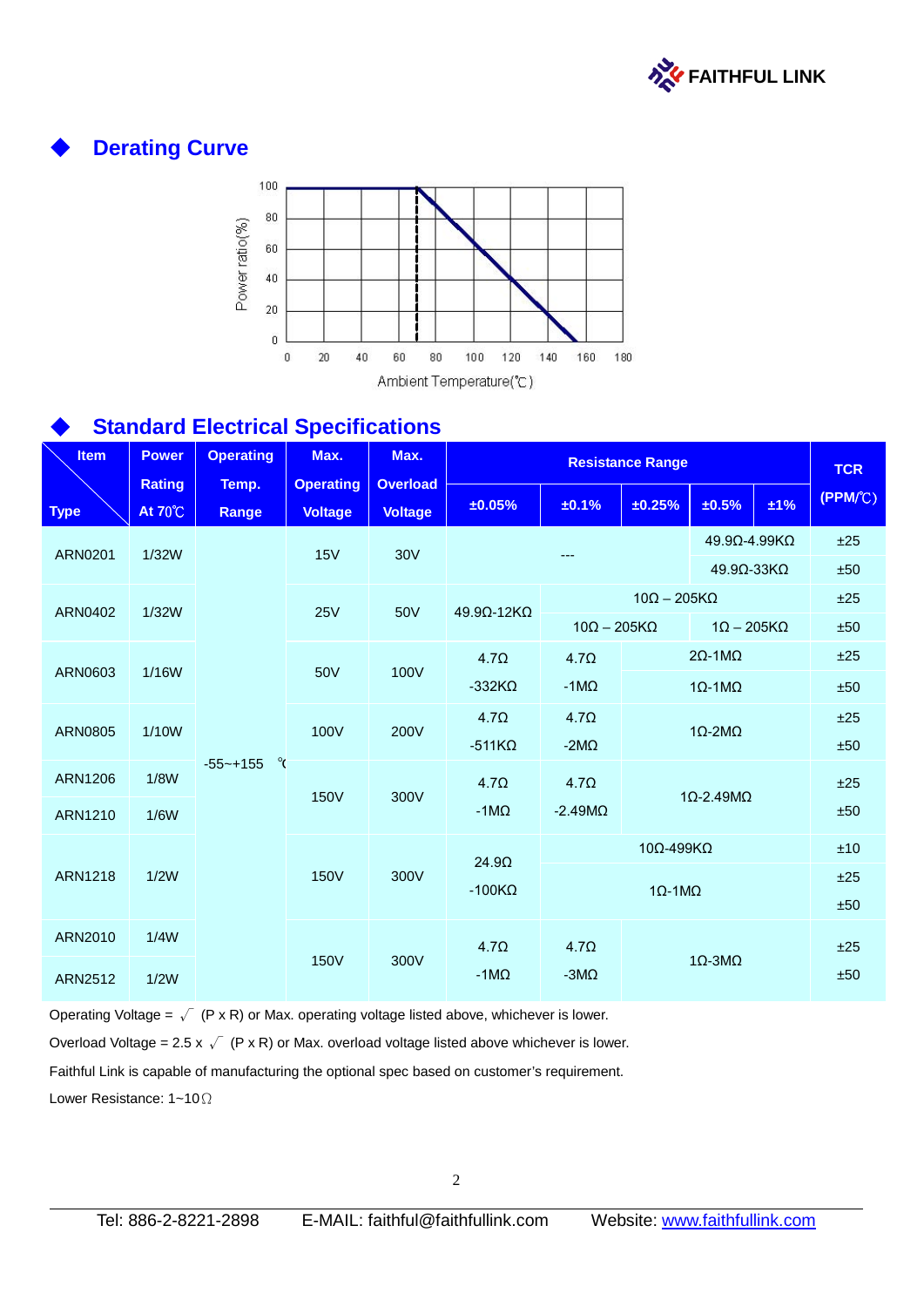

| <b>Item</b>    | $\sim$ $\sim$ $\sim$ $\sim$ $\sim$<br><b>Power</b> | $\sim$<br><b>Operating</b> | Max.                               | Max.                              |                                               | <b>Resistance Range</b>  |                                | <b>TCR</b> |  |
|----------------|----------------------------------------------------|----------------------------|------------------------------------|-----------------------------------|-----------------------------------------------|--------------------------|--------------------------------|------------|--|
| <b>Type</b>    | <b>Rating</b><br><b>At 70°C</b>                    | Temp.<br>Range             | <b>Operating</b><br><b>Voltage</b> | <b>Overload</b><br><b>Voltage</b> | ±0.01%                                        | ±0.05%                   | ±0.1%                          | (PPM/C)    |  |
|                |                                                    |                            | <b>25V</b>                         |                                   |                                               | 49.9Ω-4.99KΩ             |                                |            |  |
| ARN0402        | 1/32W                                              |                            |                                    | 50V                               |                                               | $49.9\Omega - 12K\Omega$ |                                | ±10        |  |
|                |                                                    |                            |                                    |                                   | 49.9Ω-12KΩ                                    |                          | 49.9Ω-69.8KΩ                   | ±15        |  |
|                |                                                    |                            |                                    |                                   |                                               | $24.9\Omega - 15K\Omega$ |                                | $\pm 5$    |  |
| ARN0603        | 1/16W                                              |                            | 50V                                | 100V                              | 24.9Ω-100KΩ                                   | $4.7Ω - 332KΩ$           |                                | ±10<br>±15 |  |
|                |                                                    |                            |                                    |                                   |                                               | 24.9Ω-30KΩ               |                                |            |  |
| <b>ARN0805</b> | 1/10W                                              |                            | 100V                               | 200V                              | 24.9Ω-200KΩ                                   | $4.7\Omega - 511K\Omega$ |                                |            |  |
|                |                                                    |                            |                                    | 300V                              |                                               | 24.9R-49.9KΩ             |                                | ±5         |  |
| <b>ARN1206</b> | 1/8W                                               | $-55$ ~+155 $\degree$      | <b>150V</b>                        |                                   | 24.9Ω-499KΩ                                   |                          | $4.7\Omega - 1 \text{M}\Omega$ | ±10<br>±15 |  |
|                |                                                    |                            |                                    |                                   |                                               | 24.9Ω-49.9KΩ             |                                | ±5         |  |
| ARN1210        | 1/6W                                               |                            | <b>150V</b>                        | 300V                              | 24.9Ω-499KΩ<br>$4.7\Omega - 1 \text{M}\Omega$ |                          |                                | ±10<br>±15 |  |
|                |                                                    |                            |                                    |                                   |                                               | 24.9Ω-100KΩ              |                                | ±5         |  |
| ARN2010        | 1/4W                                               |                            | <b>150V</b>                        | 300V                              | 24.9Ω-499KΩ                                   |                          | $4.7\Omega - 1 \text{M}\Omega$ | ±10<br>±15 |  |
|                |                                                    |                            |                                    |                                   |                                               | 24.9Ω-100KΩ              |                                | ±5         |  |
| <b>ARN2512</b> | 1/2W                                               |                            | <b>150V</b>                        | 300V                              | $24.9\Omega - 499K\Omega$                     |                          | $4.7\Omega - 1 \text{M}\Omega$ | ±10<br>±15 |  |

#### **Special Electrical Specifications**

Operating Voltage =  $\sqrt{P}$  (P x R) or Max. operating voltage listed above, whichever is lower.

Overload Voltage = 2.5 x  $\sqrt{ }$  (P x R) or Max. overload voltage listed above whichever is lower.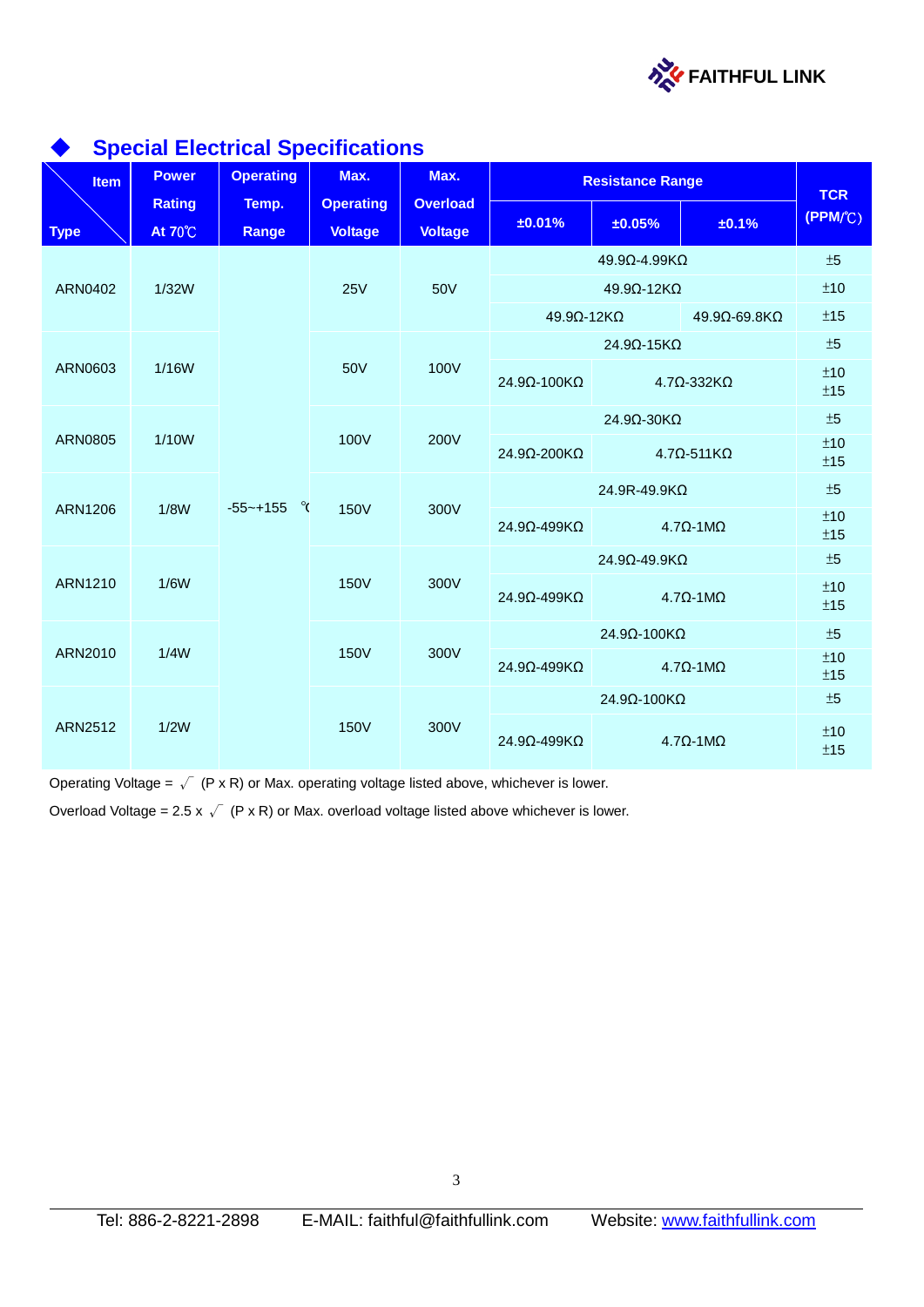

# **High Power Rating Electrical Specifications**

| <b>Item</b>    | J--<br><b>Power</b>             | <b>Operating</b>        | ಀ<br>Max.                          | Max.                              | <b>Resistance Range</b>       |                                                                                                                                                |                                                  |                                | <b>TCR</b>               |                               |
|----------------|---------------------------------|-------------------------|------------------------------------|-----------------------------------|-------------------------------|------------------------------------------------------------------------------------------------------------------------------------------------|--------------------------------------------------|--------------------------------|--------------------------|-------------------------------|
| <b>Type</b>    | <b>Rating</b><br><b>At 70°C</b> | Temp.<br>Range          | <b>Operating</b><br><b>Voltage</b> | <b>Overload</b><br><b>Voltage</b> | ±0.05%                        | ±0.1%                                                                                                                                          | ±0.25%                                           | ±0.5%                          | ±1%                      | (PPM/C)                       |
|                |                                 |                         |                                    |                                   |                               |                                                                                                                                                | $24.9\Omega - 15K\Omega$                         |                                |                          | $\pm 5$                       |
|                | 1/10W                           |                         | <b>75V</b>                         | <b>150V</b>                       | $24.9\Omega$                  | 4.7 <omega< td=""><td></td><td><math>4.7\Omega - 332K\Omega</math></td><td></td><td><math display="inline">\pm 10</math><br/>±15</td></omega<> |                                                  | $4.7\Omega - 332K\Omega$       |                          | $\pm 10$<br>±15               |
| ARN0603        |                                 |                         |                                    |                                   | $-100K\Omega$                 | $-332K\Omega$                                                                                                                                  | $4.7\Omega - 1 \text{M}\Omega$                   |                                | ±25<br>±50               |                               |
|                | 1/6W                            |                         | 100V                               | <b>150V</b>                       | ---                           |                                                                                                                                                | 10Ω-332KΩ                                        |                                |                          | ±25<br>±50                    |
|                |                                 |                         |                                    |                                   |                               |                                                                                                                                                | 24.9Ω-30KΩ                                       |                                |                          | $\pm 5$                       |
|                |                                 |                         |                                    |                                   |                               |                                                                                                                                                |                                                  | $4.7\Omega - 511K\Omega$       |                          | ±10                           |
|                | 1/8W                            |                         | <b>150V</b>                        | 300V                              | $24.9\Omega$                  | $4.7\Omega$                                                                                                                                    |                                                  | $4.7\Omega - 1 \text{M}\Omega$ |                          | ±15                           |
| <b>ARN0805</b> |                                 |                         |                                    |                                   | $-200K\Omega$                 | $-511K\Omega$                                                                                                                                  | $4.7\Omega$<br>-1 $M\Omega$                      | $1\Omega - 1\text{M}\Omega$    |                          | ±25<br>±50                    |
|                | 1/4W                            |                         | <b>150V</b>                        | 300V                              |                               |                                                                                                                                                | 10Ω-499ΚΩ                                        |                                |                          | ±25<br>±50                    |
|                | 1/4W                            |                         | 200V                               |                                   |                               |                                                                                                                                                | 24.9Ω-49.9KΩ                                     |                                |                          | ±5                            |
| <b>ARN1206</b> |                                 | $\alpha$<br>$-55$ ~+155 |                                    | 400V                              | $24.9\Omega$<br>$-499K\Omega$ |                                                                                                                                                | $4.7\Omega - 1 \text{M}\Omega$                   |                                |                          | ±10<br>±15<br>±25<br>±50      |
|                | 1/3W                            |                         | 200V<br>400V<br>---                |                                   |                               | $10Ω-1MΩ$                                                                                                                                      |                                                  |                                | ±25<br>±50               |                               |
|                |                                 |                         |                                    | 400V                              | 24.9Ω-49.9KΩ                  |                                                                                                                                                |                                                  |                                | $\pm 5$                  |                               |
| ARN1210        | 1/3W                            |                         | 200V                               |                                   | $24.9\Omega$<br>$-499K\Omega$ | $4.7\Omega - 1 \text{M}\Omega$                                                                                                                 |                                                  |                                |                          | ±10<br>$\pm 15$<br>±25<br>±50 |
|                |                                 |                         |                                    |                                   | 24.9Ω-49.9KΩ                  |                                                                                                                                                |                                                  | $\pm 5$                        |                          |                               |
| ARN2010        | 1/3W                            |                         | 200V                               | 400V                              | $24.9\Omega$<br>$-499K\Omega$ | $4.7\Omega - 1 \text{M}\Omega$                                                                                                                 |                                                  |                                | ±10<br>±15<br>±25<br>±50 |                               |
| ARN2512        | 3/4W<br>1W                      |                         | 200V                               | 400V                              | $24.9\Omega$<br>$-2K\Omega$   |                                                                                                                                                | $4.7\Omega$ -2K $\Omega$                         | $1\Omega - 2K\Omega$           |                          | ±10<br>±15<br>±25<br>±50      |
|                |                                 |                         |                                    |                                   |                               |                                                                                                                                                | 4.7 <omega<br>-100<math>\Omega</math></omega<br> | $1Ω-100Ω$                      |                          | ±25<br>±50                    |

Operating Voltage=  $\sqrt{P}$  (P x R) ; Overload Voltage listed above, whichever is lower

Overload Voltage = 2.5 x  $\sqrt{ }$  (P x R) or Max. overload voltage listed above, whichever is lower

Faithful Link is capable of manufacturing the optional spec based on customer's requirement

Lower Resistance: 1~10Ω; high Power Rating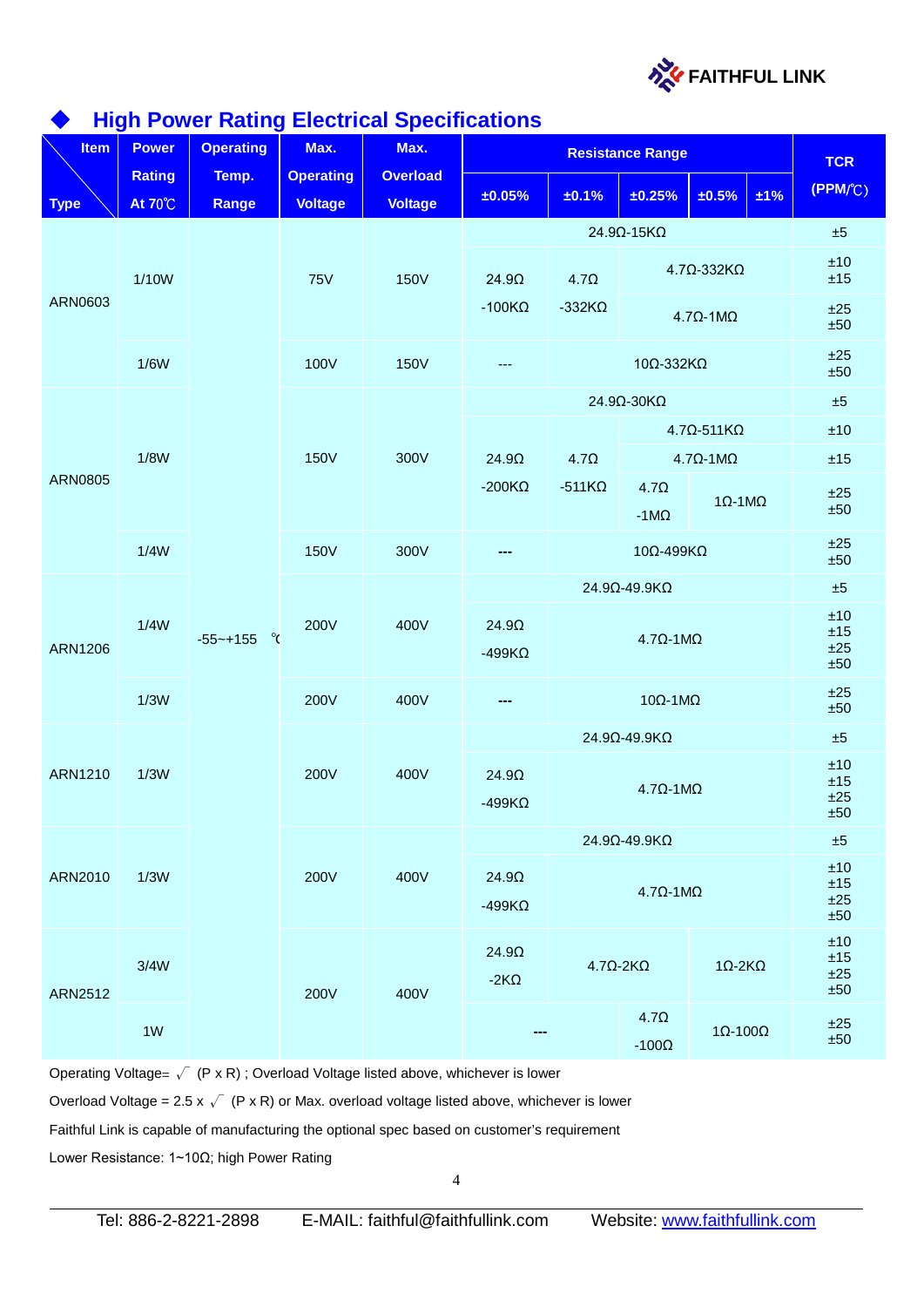

# **Part Number**

| <b>ARN</b>  | 0603 | F                | Т              | B                      | Y                      | <b>1K</b>         |
|-------------|------|------------------|----------------|------------------------|------------------------|-------------------|
| <b>Type</b> | size | <b>Tolerance</b> | <b>Packing</b> | <b>TCR</b><br>(ppm/°C) | <b>Watt</b>            | <b>R</b> Value    |
| <b>ARN</b>  | 0201 | T: ±0.01%        | T: Taping Reel | $S: \pm 5$             | <b>Blank: Standard</b> | $1\Omega = 1R$    |
|             | 0402 | A: ±0.05%        |                | $B: \pm 10$            | Y: 1/16W               | $4.7\Omega = 4R7$ |
|             | 0603 | B: ±0.1%         |                | $N: \pm 15$            | X: 1/10W               | $1K\Omega = 1K$   |
|             | 0805 | C: ±0.25%        |                | C: ±25                 | W: 1/8W                | $1M\Omega = 1M$   |
|             | 1206 | D: ±0.5%         |                | D: ±50                 | M: 1/6W                |                   |
|             | 1210 | $F: \pm 1\%$     |                |                        | P: 1/5W                |                   |
|             | 1218 |                  |                |                        | V: 1/4W                |                   |
|             | 2010 |                  |                |                        | O: 1/3W                |                   |
|             | 2512 |                  |                |                        | U: 1/2W                |                   |
|             |      |                  |                |                        | Q: 3/4W                |                   |
|             |      |                  |                |                        | T: 1W                  |                   |
|             |      |                  |                |                        | Z: 1/32W               |                   |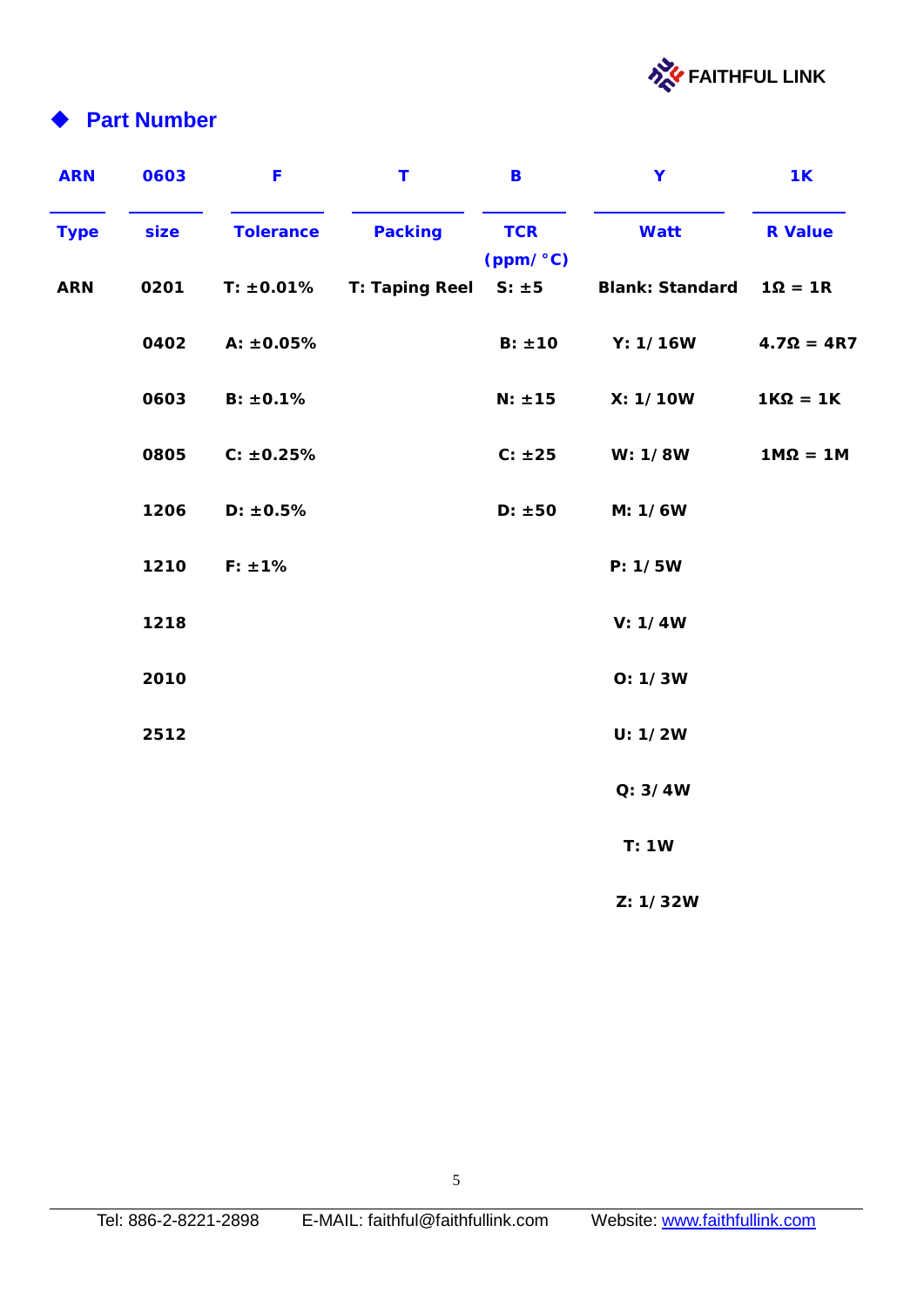

# ◆ **Environmental Characteristics**

|                                                  | <b>REQUIREMENTS</b>           |                                 | <b>TEST METHODS</b>                               |  |  |
|--------------------------------------------------|-------------------------------|---------------------------------|---------------------------------------------------|--|--|
| <b>ITEM</b>                                      | Tol. $\leq 0.05\%$            | Tol. $> 0.05\%$                 |                                                   |  |  |
| Temperature coefficient<br>of Resistance (T.C.R) | As spec                       |                                 | +25/-55/+25/+125/+25°C                            |  |  |
| <b>Short Time Overload</b>                       | $\Delta$ R+0.05%              | $\triangle$ R <sub>±</sub> 0.2% | RCWV x 2.5 or Max. Overload Voltage for 5 seconds |  |  |
|                                                  | ∆R±0.2% for high power rating |                                 |                                                   |  |  |
| <b>Insulation Resistance</b>                     | $>1000M\Omega$                |                                 | Apply 100VDC for 1 minute                         |  |  |
|                                                  | $\Delta$ R+0.05%              | $\triangle$ R+0.2%              |                                                   |  |  |
| Endurance                                        | $>7K\Omega$                   | <b>£0.5%</b>                    | 70±2<br>°C, Ma<br>1.5hrs "ON" and 0.5hrs "OFF"    |  |  |
|                                                  | ∆R±0.5% for high power rating |                                 |                                                   |  |  |
|                                                  | $\Delta$ R+0.05%              | $\triangle$ R <sub>±</sub> 0.3% | 40±2°C, 90~95% R.H. Max. working voltage for 1000 |  |  |
| Damp Heat with Load                              | ∆R±0.5% for high power rating |                                 | hrs with 1.5hrs "ON" and 0.5hrs "OFF"             |  |  |
| <b>Bending Strength</b>                          | $\Delta$ R+0.05%              | $\triangle$ R+0.2%              | Bending amplitude 3mm for 10 seconds              |  |  |
| Solderability                                    | 95% min coverage              |                                 | 245+5°C for 3 seconds                             |  |  |
| Resistance to<br><b>Soldering Heat</b>           | $\Delta$ R+0.05%              | $\triangle$ R+0.2%              | 260+5°C for 10 seconds                            |  |  |
| Dielectric Withstand<br>Voltage                  | By type                       |                                 | Max Overload Voltage for 1 minute                 |  |  |
| <b>Thermal Shock</b>                             | $\Delta$ R+0.05%              | $\Delta$ R+0.25%                | $-55^{\circ}$ C $-150^{\circ}$ C, 100 cycles      |  |  |
| Low Temperature                                  | $\Delta$ R $\pm$ 0.05%        | $\triangle$ R+0.2%              | 1 hour, -65°C, followed by 45minutes of RCWV      |  |  |
| Operation                                        | ∆R±0.5% for high power rating |                                 |                                                   |  |  |

Reference Standards: MIL-STD-202, JIS-C 5201-1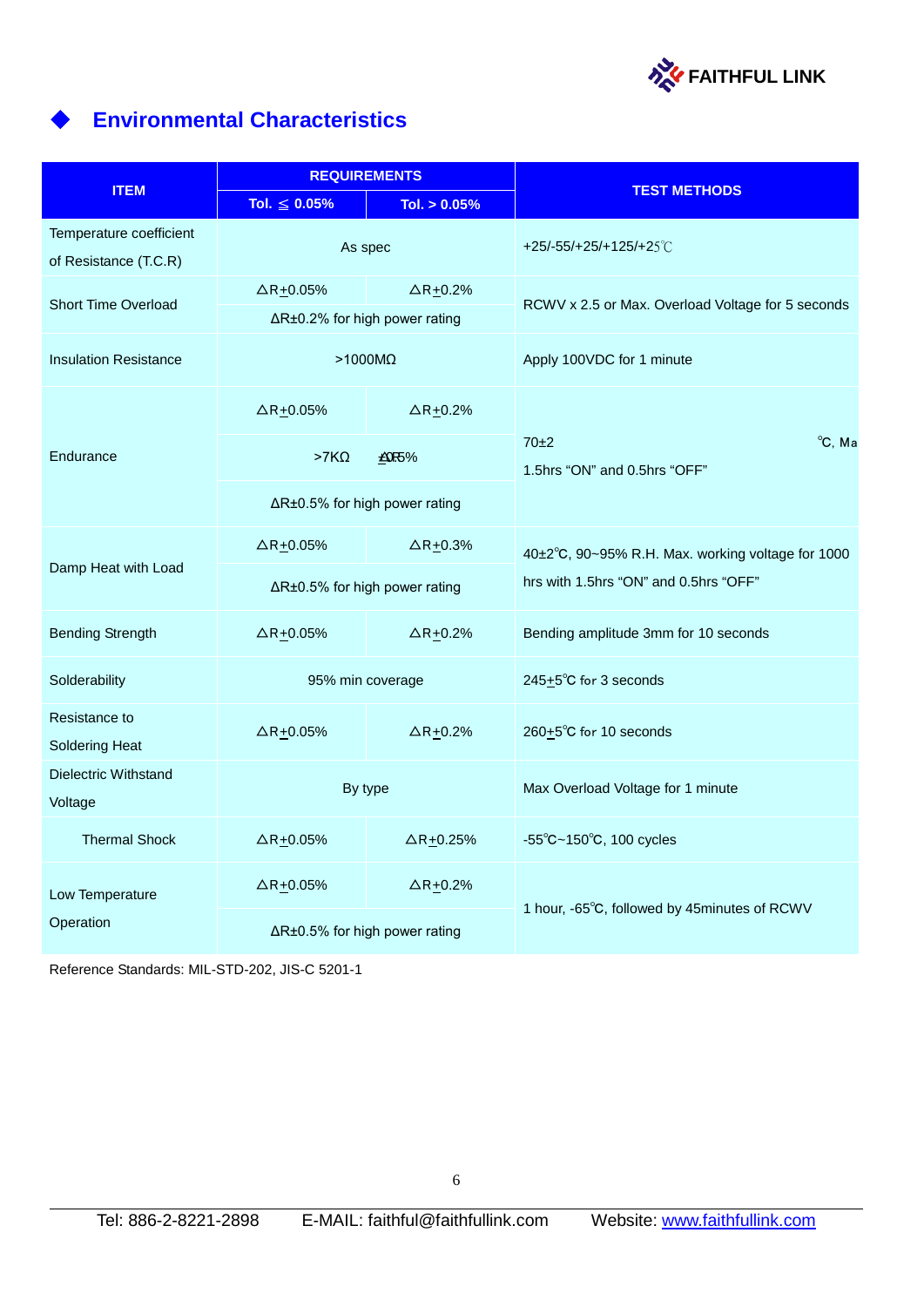

# ◆ **Packaging**

### **Packaging Quantity & Reel Specifications**

| <b>Size</b>    | øA              | øB             | øC             | W              | т              | <b>Paper</b><br>Tape(EA) | <b>Embossed</b><br><b>Plastic</b><br>Tape(EA) |
|----------------|-----------------|----------------|----------------|----------------|----------------|--------------------------|-----------------------------------------------|
| ARN0201        | $178.0 \pm 1.0$ | $60.0 \pm 1.0$ | $13.5 \pm 0.7$ | $9.5 \pm 1.0$  | $11.5 \pm 1.0$ | 10,000                   |                                               |
| ARN0402        | $178.0 \pm 1.0$ | $60.0 \pm 1.0$ | $13.5 \pm 0.7$ | $9.5 \pm 1.0$  | $11.5 \pm 1.0$ | 10,000                   |                                               |
| ARN0603        | $178.0 \pm 1.0$ | $60.0 + 1.0$   | $13.5 \pm 0.7$ | $9.5 \pm 1.0$  | $11.5 \pm 1.0$ | 5,000                    | ٠                                             |
| <b>ARN0805</b> | $178.0 \pm 1.0$ | $60.0 + 1.0$   | $13.5 \pm 0.7$ | $9.5 \pm 1.0$  | $11.5 \pm 1.0$ | 5,000                    | -                                             |
| ARN1206        | $178.0 \pm 1.0$ | $60.0 + 1.0$   | $13.5 \pm 0.7$ | $9.5 \pm 1.0$  | $11.5 \pm 1.0$ | 5,000                    |                                               |
| ARN1210        | $178.0 \pm 1.0$ | $60.0 \pm 1.0$ | $13.5 + 0.7$   | $9.5 \pm 1.0$  | $11.5 \pm 1.0$ | 5,000                    |                                               |
| ARN1218        | $178.0 \pm 1.0$ | $60.0 \pm 1.0$ | $13.5 \pm 0.7$ | $13.5 \pm 1.0$ | $15.5 \pm 1.0$ | 4,000                    |                                               |
| ARN2010        | $178.0 \pm 1.0$ | $60.0 \pm 1.0$ | $13.5 \pm 0.7$ | $13.5 \pm 1.0$ | $15.5 \pm 1.0$ | ۰                        | 4,000                                         |
| ARN2512        | $178.0 \pm 1.0$ | $60.0 \pm 1.0$ | $13.5 \pm 0.7$ | $13.5 \pm 1.0$ | $15.5 \pm 1.0$ |                          | 4,000                                         |

#### Unit: mm



### **Paper Tape Specifications**



#### Unit: mm

| <b>Size</b> | A               | B               | W               | Е.              | F.             | P <sub>0</sub> | $P_1$         | P <sub>2</sub> | $\Phi D_0$      | т               |
|-------------|-----------------|-----------------|-----------------|-----------------|----------------|----------------|---------------|----------------|-----------------|-----------------|
| ARN0201     | $0.40 \pm 0.05$ | $0.70 \pm 0.05$ | $8.00+0.10$     | $1.75 \pm 0.05$ | $3.5 \pm 0.05$ | $4.0\pm0.10$   | $2.0\pm 0.05$ | $2.0 + 0.05$   | $1.55 \pm 0.03$ | $0.42 \pm 0.02$ |
| ARN0402     | $0.70 + 0.05$   | $1.20 \pm 0.05$ | $8.00 + 0.20$   | $1.75 \pm 0.10$ | $3.5 \pm 0.05$ | $4.0\pm0.10$   | $2.0\pm 0.05$ | $2.0 + 0.05$   | $1.55 \pm 0.05$ | $0.45 \pm 0.10$ |
| ARN0603     | $1.10 \pm 0.05$ | $1.90+0.20$     | $8.00+0.20$     | $1.75 \pm 0.10$ | $3.5 \pm 0.05$ | $4.0\pm0.10$   | $4.0\pm0.10$  | $2.0 + 0.05$   | $1.55 \pm 0.05$ | $0.60 + 0.10$   |
| ARN0805     | $1.60 + 0.05$   | $2.37 \pm 0.20$ | $8.00+0.20$     | $1.75 \pm 0.10$ | $3.5 \pm 0.05$ | $4.0\pm0.10$   | $4.0 + 0.10$  | $2.0 + 0.05$   | $1.55 + 0.05$   | $0.75 \pm 0.10$ |
| ARN1206     | $2.00+0.05$     | $3.55 + 0.20$   | $8.00 \pm 0.20$ | $1.75 \pm 0.10$ | $3.5 \pm 0.05$ | $4.0\pm0.10$   | $4.0 + 0.10$  | $2.0 + 0.05$   | $1.55 + 0.05$   | $0.75 \pm 0.10$ |
| ARN1210     | $2.75 \pm 0.05$ | $3.50+0.20$     | $8.00 \pm 0.20$ | $1.75 \pm 0.10$ | $3.5\pm0.05$   | $4.0\pm0.05$   | $4.0\pm0.10$  | $2.0 + 0.05$   | $1.60 + 0.10$   | $0.75 \pm 0.10$ |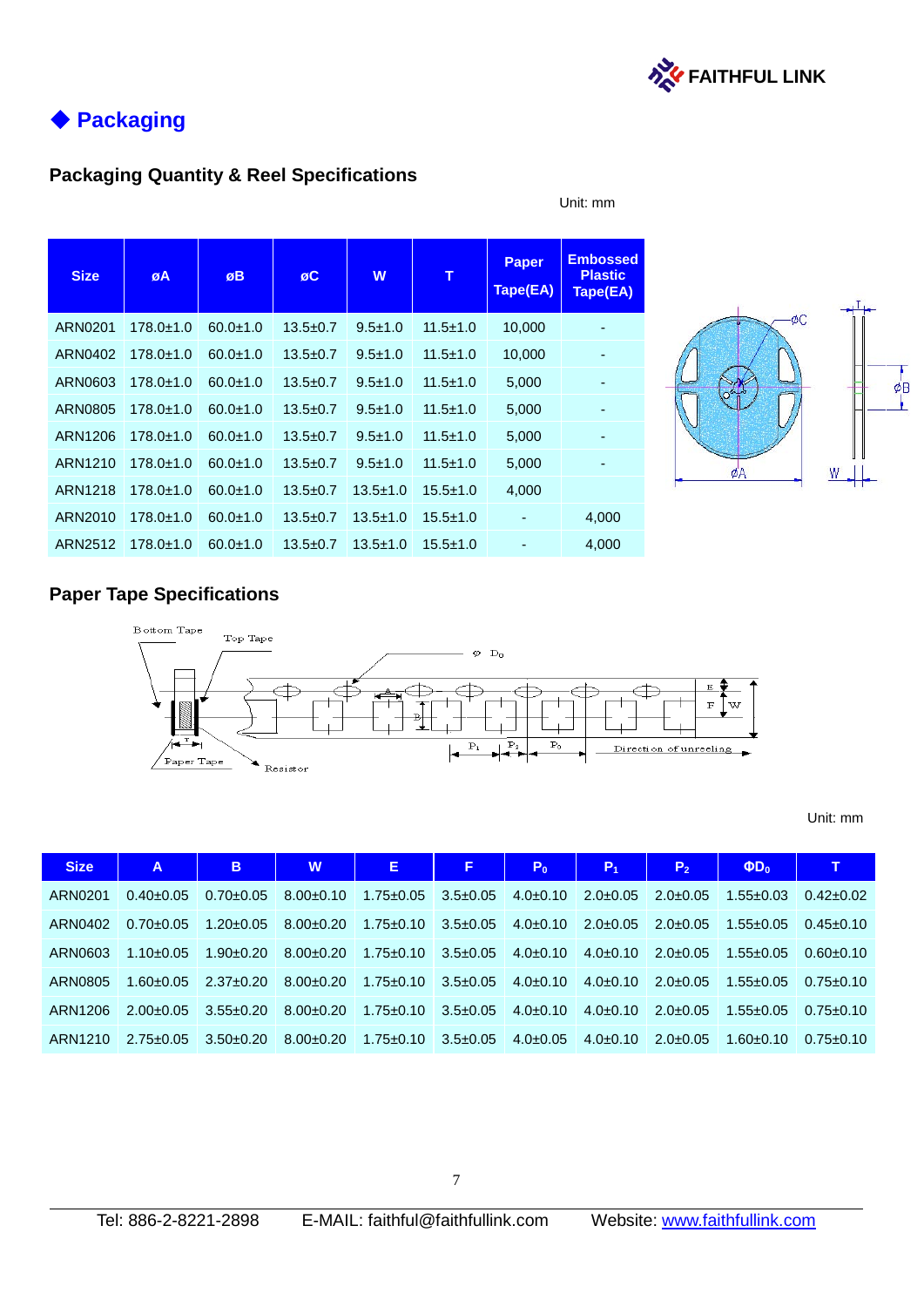

# **Embossed Plastic Tape Specifications**



Unit: mm

| <b>Type</b> | $\overline{A}$                                                                                                        | <b>CONTRACTOR</b> |                                                                                               |                 |  | $P_1$                                                    | P <sub>2</sub> | $\Phi D_0$     |                 |
|-------------|-----------------------------------------------------------------------------------------------------------------------|-------------------|-----------------------------------------------------------------------------------------------|-----------------|--|----------------------------------------------------------|----------------|----------------|-----------------|
| ARN1218     | $3.30 \pm 0.20$                                                                                                       | 4.60±0.20         | $12\pm0.10$                                                                                   | $1.75 \pm 0.10$ |  | $5.5\pm0.05$ 4.0 $\pm0.05$ 4.0 $\pm0.10$ 2.0 $\pm0.05$ 1 |                | $1.5 \pm 0.10$ | $0.85 \pm 0.15$ |
|             | $ARN2010$ $2.85\pm0.20$ $5.45\pm0.10$ $12.0\pm0.10$ $1.75\pm0.10$ $5.5\pm0.05$ $4.0\pm0.05$ $4.0\pm0.10$ $2.0\pm0.05$ |                   |                                                                                               |                 |  |                                                          |                | $1.5 \pm 0.10$ | $1.00 \pm 0.20$ |
|             | ARN2512 3.40±0.10                                                                                                     |                   | $6.65\pm0.10$ $12.0\pm0.10$ $1.75\pm0.10$ $5.5\pm0.05$ $4.0\pm0.05$ $4.0\pm0.10$ $2.0\pm0.05$ |                 |  |                                                          |                | $1.5 + 0.10$   | $1.00 \pm 0.20$ |

Unit: mm

# **Recommend Land Pattern**

|  | С |
|--|---|
|  |   |

| <b>Size</b>    | A    | B    | $\mathbf{C}$   |
|----------------|------|------|----------------|
| ARN0201        | 0.25 | 0.30 | $0.40+0.2$     |
| ARN0402        | 0.50 | 0.50 | $0.60 + 0.2$   |
| ARN0603        | 0.80 | 1.00 | $0.90+0.2$     |
| <b>ARN0805</b> | 1.00 | 1.00 | $1.35 \pm 0.2$ |
| ARN1206        | 2.00 | 1.15 | $1.70 + 0.2$   |
| ARN1210        | 2.00 | 1.15 | $2.50+0.2$     |
| ARN1812        | 3.11 | 1.40 | 3.00           |
| ARN1218        | 2.04 | 1.10 | $4.5 + 0.2$    |
| ARN2010        | 3.60 | 1.40 | $2.50+0.2$     |
| ARN2512        | 4.90 | 1.60 | $3.10 + 0.2$   |